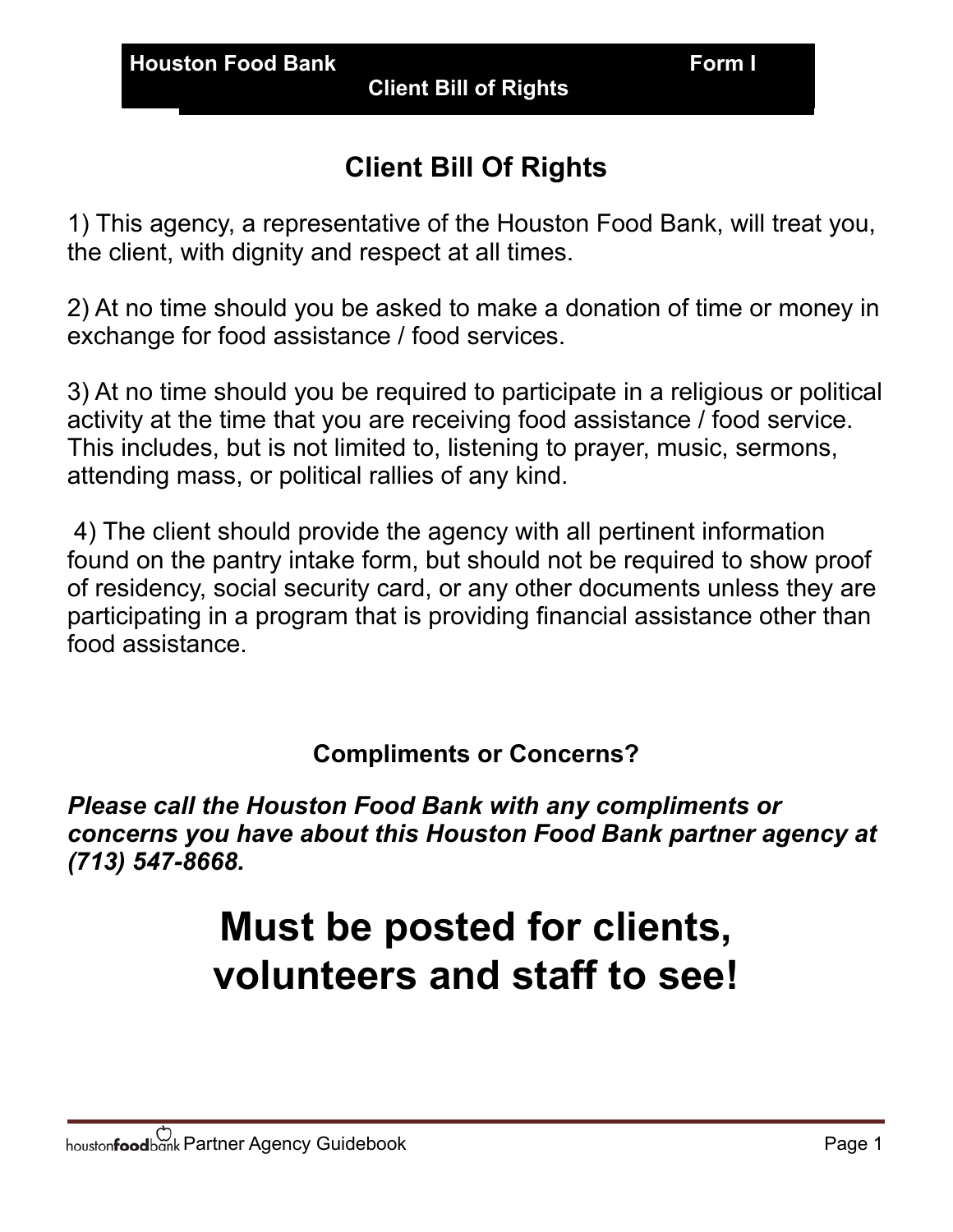- 1) Esta Agencia, del Banco de Alimentos de Houston, a través de su representante, lo tratara a usted, el cliente, con dignidad y respeto en todo momento.
- 2) En ningún momento, se le solicitara hacer una donación en tiempo o dinero a cambio de la ayuda alimentaria o los servicios de alimentos.
- 3) En ningún momento, se le obligara a participar en actividades religiosa o política a cambio de recibir asistencia alimentaria o servicios de comida. Esto incluye y no se limita a escuchar una oración, música, sermones, asistir a misa o mítines políticos de ninguna clase.
- 4) Usted deberá proporcionar a la Agencia toda la información correspondiente en la Forma de Admisión de la Despensa. Así mismo, Usted no está obligado a presentar ninguna prueba de residencia y/o tarjeta de Seguro Social, a menos que este participando en un programa que proporcione asistencia financiera y que no sea de asistencia alimentaria.

## **Elogios, Preguntas o Sugerencias**

*Por favor comuníquese con el Banco de Alimentos de Houston al (713) 547 8668 si tiene elogios, preguntas o sugerencias sobre esta Agencia.*